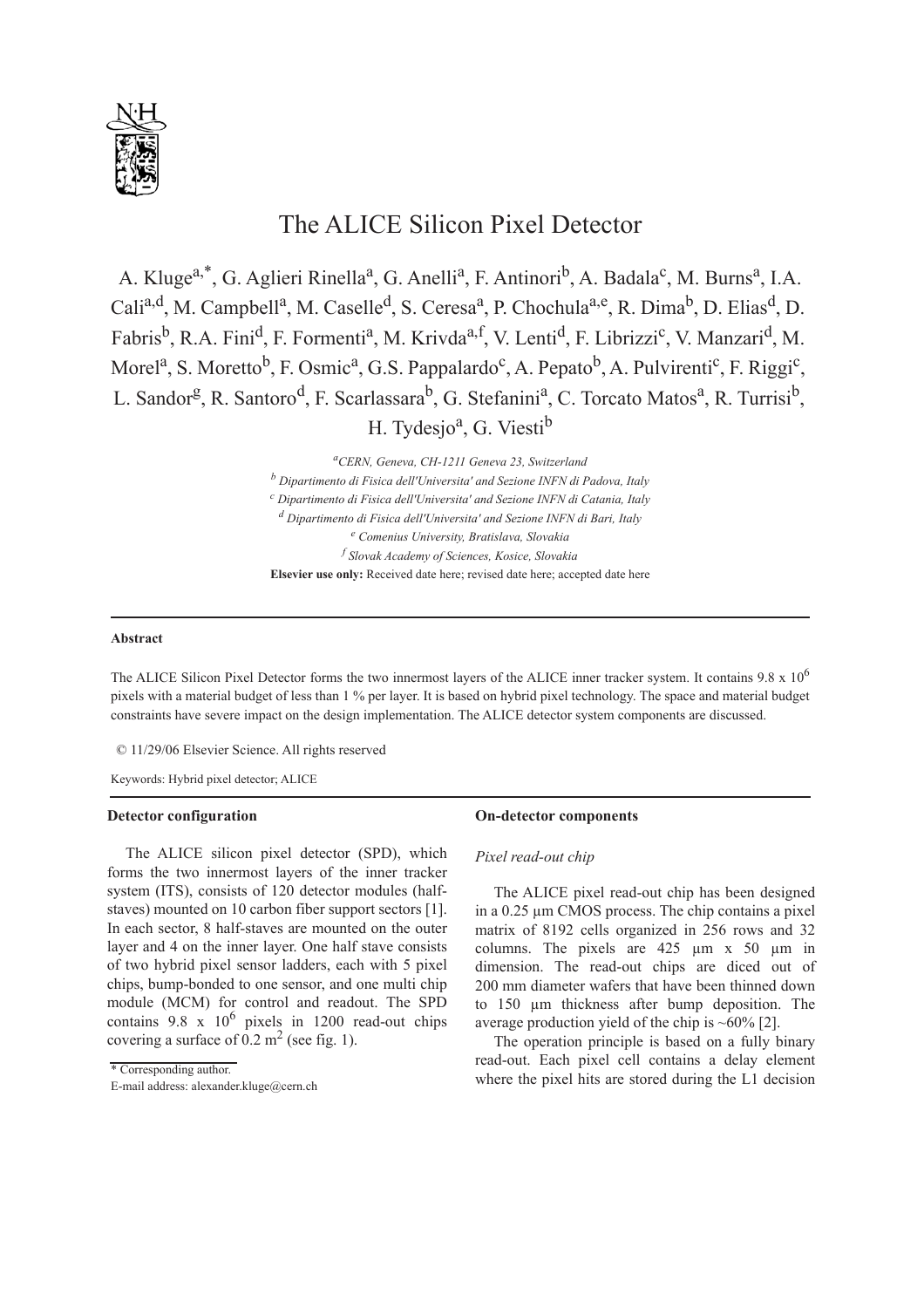time of 6.5 µs. In case of a positive L1 trigger decision the hit data are moved into one out of four multi-event buffers. Upon reception of a positive L2 trigger signal the data in the corresponding multi-event buffer are stored in a read-out buffer from where they are sent sequentially to a 32 bit output bus [2].



Fig. 1: Artistic view of the components in a half stave, of one sector and a CAD drawing of the SPD.

# *Sensor and Sn-Pb bump-bonding*

For each half stave two p-in-n silicon sensor with dimensions of 72.72 mm x 13.92 mm and a thickness of 200 µm are used. 5 read-out chips are bump-bonded to one sensor with Sn-Pb bump bonds of 25 µm diameter to form a ladder (see fig. 2). The production yield of a ladder (dicing of tested chips of a wafer, bump bonding to a tested sensor element) is 64 % [2]. The failure modes of rejected modules are high leakage current ( $> 2 \mu$ A), more than 1% of bump connections missing ( $\geq 82$  bumps) and damaged readout chips .

#### *Read-out multi chip module and read-out ASICs*

The read-out, control and configuration is performed by a five layer Kapton-based on-detector multi-chip module (MCM) of 110 mm x 11 mm x 2 mm dimensions. Communication to the control room is established with 3 single mode 1310 nm optical fibers, two carrying configuration and trigger data and the clock and one carrying the read-out and monitoring data. The MCM contains 4 ASICs - the digital PILOT, ANAPIL, GOL, Rx40 - and an optical package containing two receiver diodes and one laser. All ASICs have been produced in a 0.25 µm CMOS technology with radiation hardening layout techniques [3]. The Rx40 converts the optical input signals to electrical signals. The PILOT chips receives the data

stream from the Rx40 serial-parallel converts the data and forwards trigger and configuration commands to the 10 pixel chips. Furthermore it sends the pixel chip read-out data to the 800 Mbit/s G-link compatible GOL chip which is connected to the laser in the optical package.

All ASICs except the Rx40 are produced in multiproject-wafer runs and are delivered already diced. As testing diced chips is cumbersome and experience shows that the yield of the GOL is higher than 98% a similar yield for PILOT and ANAPIL was assumed. PILOT, ANAPIL and GOL are used as unpackaged dies and are wire bonded untested directly to the MCM substrate. The production yield of the MCM is 87 %. All MCMs are mounted and temporarily wirebonded to a test board which emulates the pixel chips and the off-detector electronics for an acceptance test and a burn-in procedure.

#### *On-detector electronics integration*

Each half stave is 12 mm wide and 3 mm thick. The material budget of each layer including support and cooling is  $1\%$   $X_0$ . In order to achieve these parameters lightweight materials were applied as much as possible (carbon fiber, thinned silicon). Figure 3 shows all ondetector components. The pixel readout chips are connected to the power supply and the read-out MCM module employing a 5-layer aluminum-Kapton based flat cable - the pixel bus - and copper Kapton flat cables (extenders). The pixel chips and the MCMs are connected to the bus via wire bonds. In order to avoid vias between the layers for the power supply and



Fig. 2: Bump bond (top) and sensor ladder (bottom)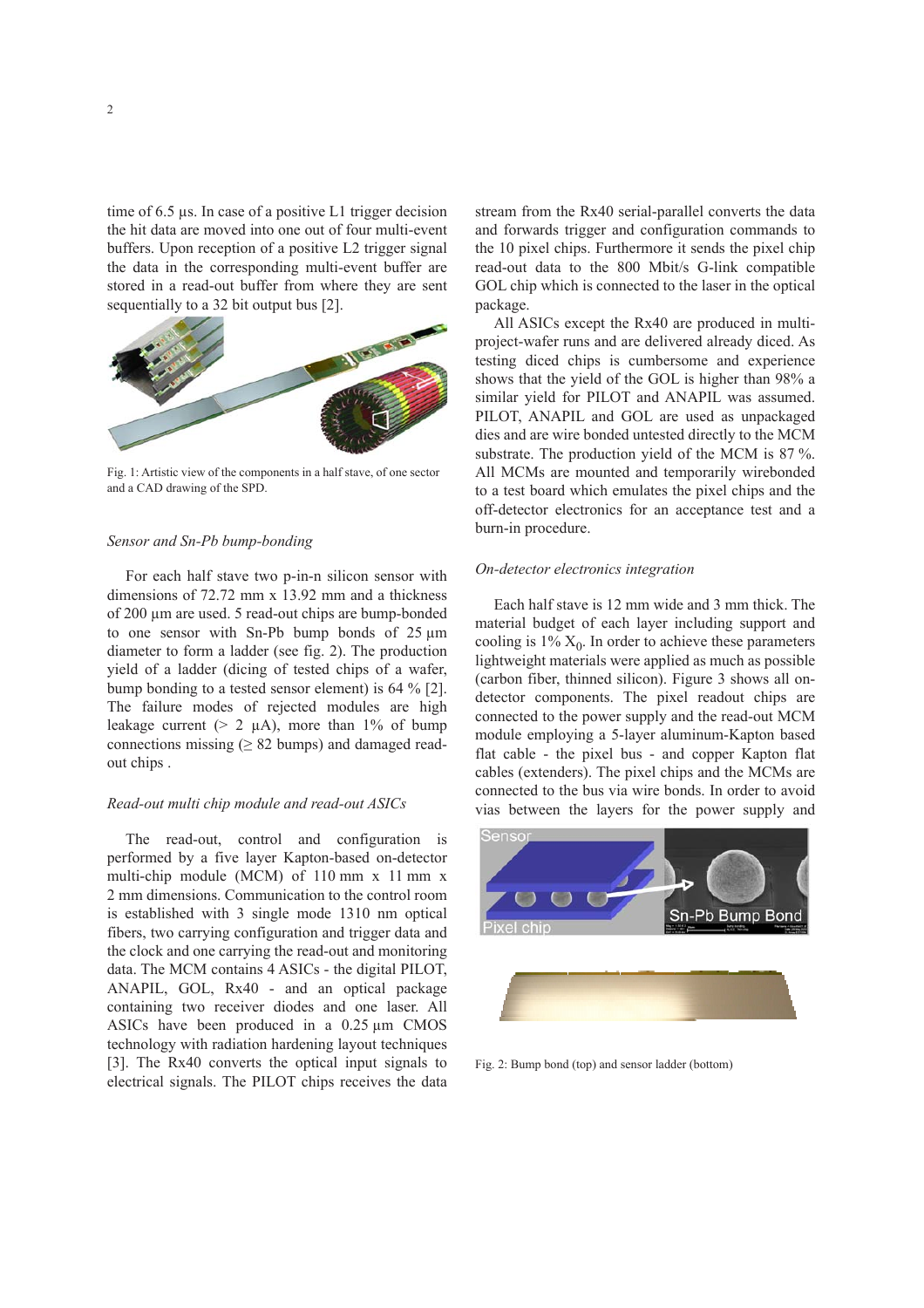

Fig. 3: Half stave components arranged in their order of assembly.

ground connections the internal layers are accessible for wire bonding from the outside employing a stair case like structure. Figure 4 illustrates the principle. The 80 um wide Al-wire bonding pads are not compatible with standard printed circuit testers (flying probes). Thus each bus is temporarily bonded to a test card were all 800 wire bonds are connected to an FPGA based test station [5].

## *Half stave production*

The assembly procedure is illustrated in fig. 3 and shows in order of assembly, the grounding foil acting as shield between the carbon fiber support and the electronics elements, the sensors with the pixel chips,



Fig. 4: Image of the wire bonds between the bus and the pixel chips (on the left) and the bus and the MCM (on the right).

the MCM with its protection lid, the optical fibers, the pixel bus with the wire bond connections and surface mounted passive components and the extender cables [5]. The half stave components are aligned and glued (Eccobond 45, [6]) using a coordinate measuring machine (Mitutoyo), equipped with dedicated tools and jigs and surveyed with a precision of 10  $\mu$ m. Each half stave is tested in an automated way after production. The half stave production has an average yield of  $\sim$ 90 %.

#### *Sector assembly*

Half staves are mounted onto the carbon fiber sectors with carbon fiber clips and UV glue droplets to hold them in place. Thermal grease establishes the thermal contact between the half staves and cooling tubes embedded in the carbon fiber support. All half staves of each sector are connected to the cooling and tested individually. Thermal camera images of the assembled sectors verify the quality of the thermal contact. Figure 5 shows an assembled sector.

#### **Off-detector components**

#### *Read-out electronics*

VME and FPGA based electronics in the control room act as interface between the trigger data from the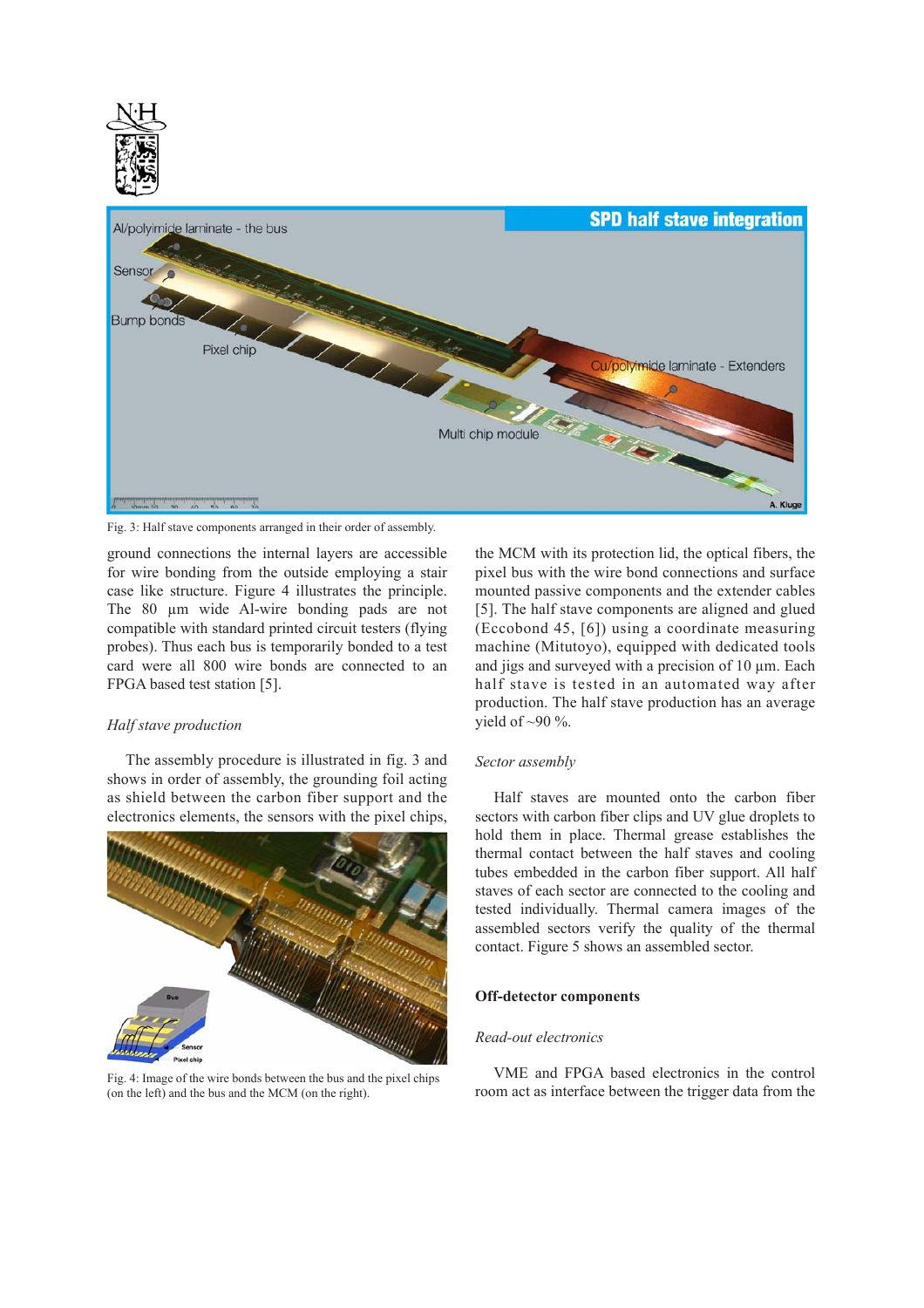

4

Fig. 5: Image of one SPD sector; power supply connections on the left and right; the eight outer layer half-staves visible in the middle.

ALICE central trigger processor system, the ondetector electronics and the computer based ALICE data acquisition system (DAQ). 20 9U-VME processor cards (router) which carry each three 2-channel plug-in type daughter cards (link receiver) are connected to the detector with optical fibers. Each router with its three link receiver cards is connected to one half sector (six half staves). The router and link receivers send the trigger and configuration data, receive the read-out data, perform zero-suppression and re-format the data before sending them to the ALICE DAQ via optical fibers (see fig 6). [7]



Fig. 6: One router card with three link receivers.

# *Detector control and configuration*

The detector is controlled via the ALICE detector control system which accesses the router via the VME interface and the ALICE detector data link (DDL) interface on the routers. The hardware architecture allows access to data for monitoring and analysis while the read-out to the ALICE DAQ is active on the DDL. The SPD control system is based on a commercial Supervisory Control and data acquisition (SCADA) named PVSS. Five PVSS projects are running independently on different working nodes to control, the cooling system, the power supply system, the interlock and monitor system and the frontend electronics; the fifth project links together and monitors the 4 subsystem projects. An automated system is designed to allow fast calibration procedures even during the LHC fill time  $({\sim} 70 \text{ min.})[8]$ .

# **Infrastructure, interlock and cabling**

Although the detector occupies the volume of only 3 dm<sup>3</sup> considerable effort goes into planning and installation of cables and optical fibers. As the ALICE installation scheme foresees several break points with patch panels the number of cables for the SPD installation is with ~1800 relatively high. Low voltage power supply crates are located in some 40 m distance from the detector. No local voltage regulators are used. The high voltage power supply and the read-out electronics is located in the counting room with a distance of 115 m to the detector.

In order to protect the SPD from overheating in case of cooling failure or electronics malfunction temperature sensors are installed directly on the half staves, the MCM and the cooling pipes. The sensors can be read either by the optical links from the detectors or by wires. Three safety interlock systems work in parallel [8]. The software based detector control system monitors the temperature values and switches off the power supplies via software commands. In the second system the FPGA based control room located read-out system (router) compares the temperature values received via the optical links with thresholds and switches off the power supplies using the hardware interlock inputs of the power supplies. The last system reads the values using the wire-connection to the sensors using analog programmable logic controllers modules (PLC) which also directly act on the interlock inputs of the power supply modules.